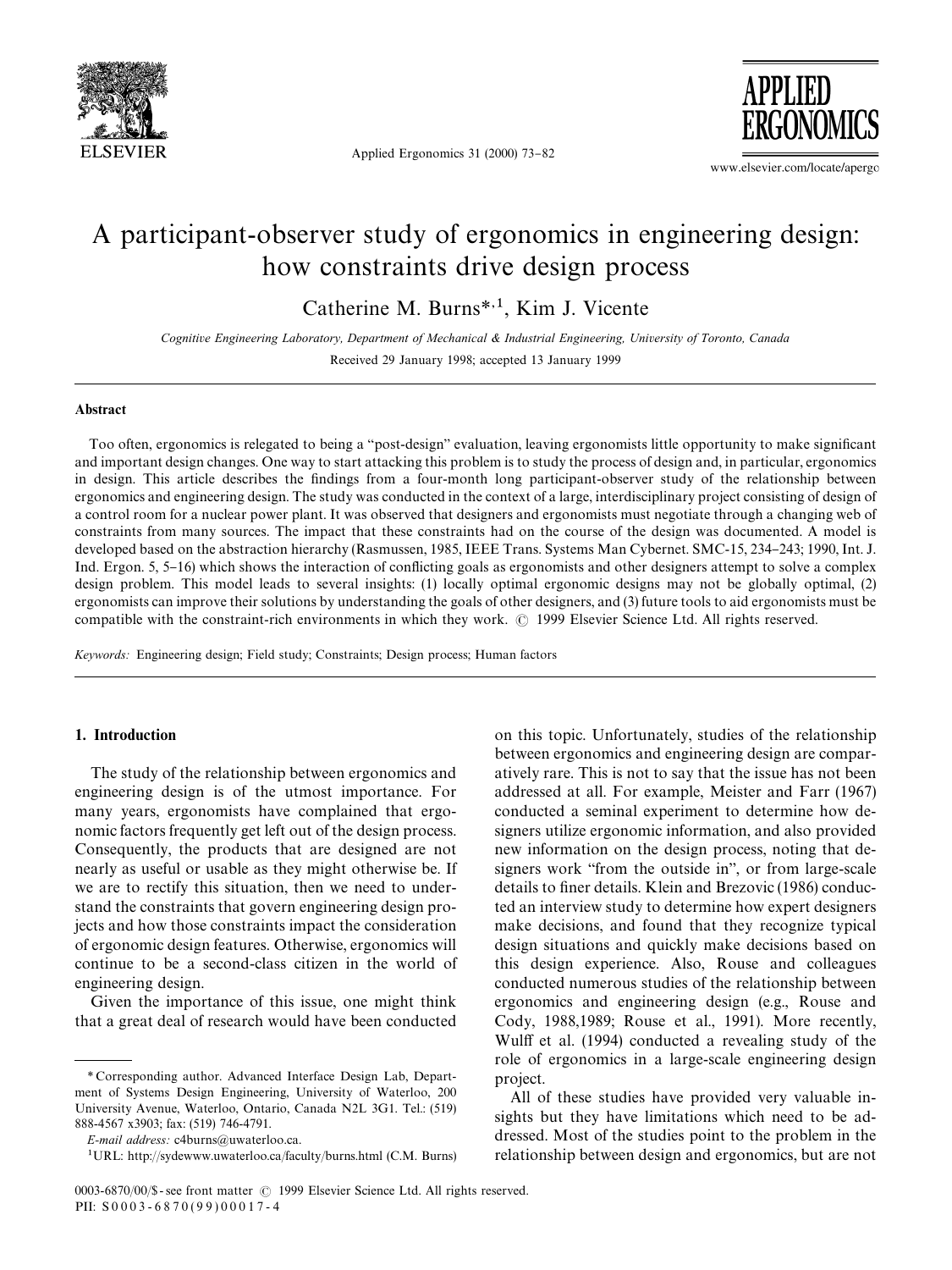specific enough to understand the problem as deeply as required to begin to recommend solutions. Research in this area is also limited by the fact that comparatively few studies have been conducted on a continuous basis in the field. Most studies have either involved experiments (e.g., Meister and Farr, 1967) or interviews with designers (e.g., Klein and Brezovic, 1986). Therefore, although contributing to knowledge of design processes in practice, these studies do not fill in the fine details of what occurs. A deeper understanding of design is required.

To counter this problem, we decided to study ergonomic design in depth and in situ. We chose the approach of participant-observation (Meyer, 1992), from the field of ethnography, to get daily access to process details and participants. Rather than sparsely sample from several situations, we spent every weekday over four months involved with a single project. We chose to participate in the design of a control room for a nuclear power plant because the project was large and complex enough to permit observations of the interactions of ergonomists with other designers. In addition, the nuclear power industry strives to include ergonomics in its design process due to the safety-critical nature of the domain. If anything, this domain would give us an optimistic view of ergonomics in design. As far as we know, this is the first study in the literature investigating the relationship between ergonomics and engineering design in the nuclear industry.

In the following sections, we describe our methodology. Because our methodological choice was somewhat unusual for the field of ergonomics, we have described it in detail. Instead of a results section, we have substituted a situation description. The situation description provides a summary of the context of the design process we observed. Next, we describe in detail a specific example, discussing micro-events that happened in this part of the design. Finally, we discuss the insights drawn from this study as a whole. This discussion is oriented at taking a detailed look at why ergonomic design is not always adopted.

# 2. Method

The participant-observer methodology (Meyer, 1992) allowed us to obtain access to daily engineering events and to gain an intimate understanding of the constraints ergonomists face and the ramifications of those constraints on their design process and design results. The position of the participant-observer (p-o) was as an ergonomic consultant in the company's that man-machine design department. Observations were made on a daily basis, for the normal range of working hours, over a four-month period. The p-o was given access to all people and resources needed to complete the project and participated in design meetings. In all, 677 hours were

spent at the field site, 28.5 of these hours in design meetings.

Observations were logged unobtrusively while at the field site, and daily summaries of events were made. These observations and notes constituted the raw data of this study.

The project, expected to take several years, was observed in its early design stages, shortly after the award of the contract. This timing was an unexpected bonus, since these are the design stages that are most sensitive to new ideas and concepts. The next section provides more detail on the design situation.

## 3. Situation description

In this section, we describe the context in which the design project was taking place. To organize the description better, we have used several categories. To describe the project, we have discussed the size of project, the available resources, and the rate of change of technology in this industry. To explain some of the unique challenges these designers were facing, we have described their access to design expertise, the degree of separation between involved parties, and the degree of regulation they had to meet. Finally, we have described the design tasks to be accomplished, and, more specifically, the ergonomics responsibilities. It would be impossible to describe every detail of the situation, but the categories we chose provide a broad coverage of the context of the design.

## *3.1. Size of project*

This was a large project. The design work was distributed over many designers from different departments and backgrounds, although predominantly from engineering. To give an idea of the magnitude, the entire project was distributed over approximately 19 departments and involved 150 people. Geographically, most of the designers were located at a single site although some designers, management, and resources were located at a different, yet nearby building. For this specific project, designers had been regrouped into project-oriented departments resulting in a temporary matrix-style organizational structure (Robbins, 1990).

## *3.2. Resources*

There was a variety of resources ranging from microcomputers to full-scope simulators. Designers were experienced and the company itself had a long history of design experience. Many areas of the nuclear industry are relatively mature with extensive related research and evaluation of design, but some areas, like advanced control room design and design for hybrid control rooms, are still developing. The industry is subject to extensive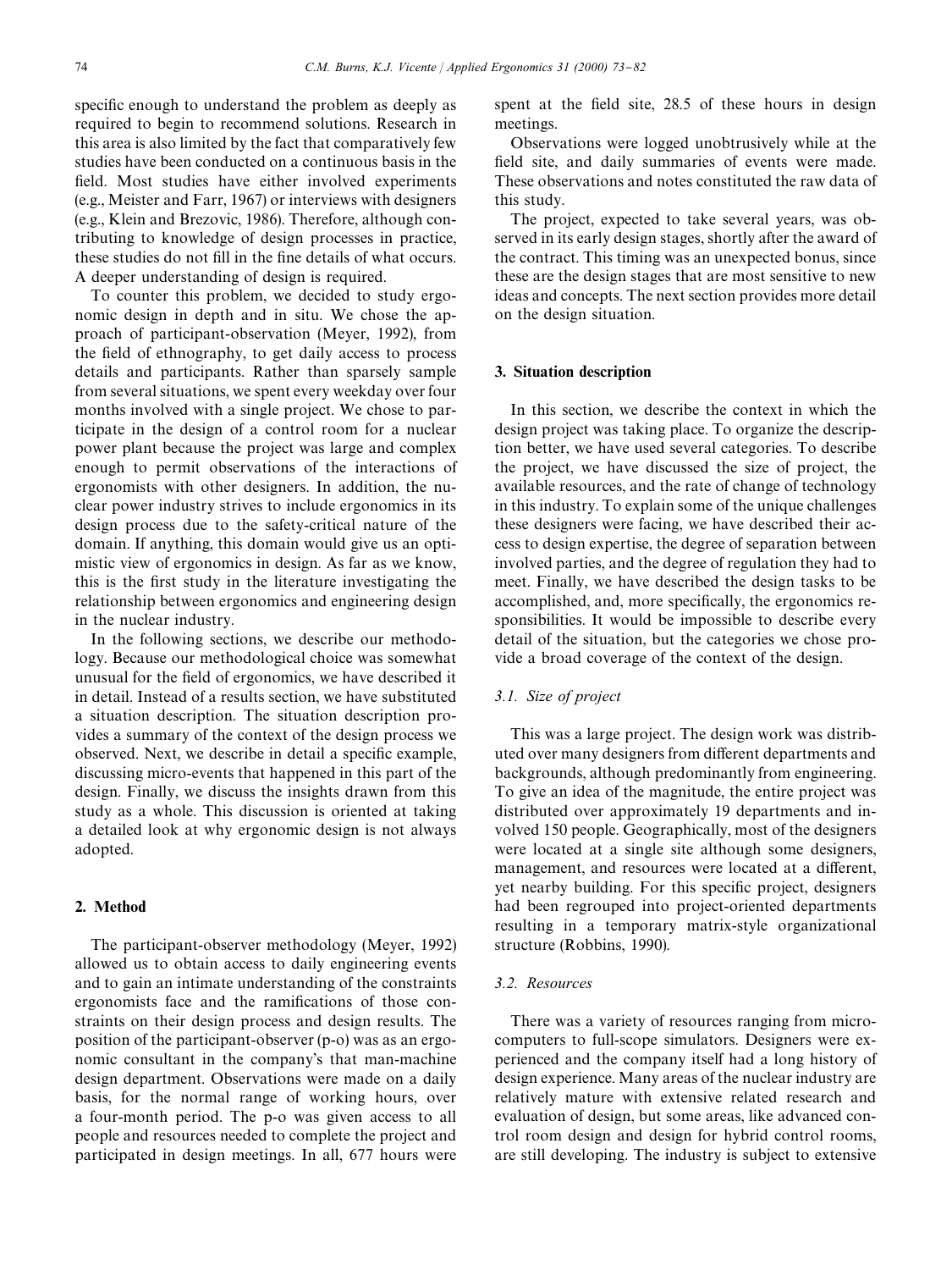regulation and adherence to regulation and standards is a compulsory part of every project, standards usually being specified at the contract stage.

## *3.3. Rate of change of technology in the industry*

Rate of technology change varies. For example, the fundamentals of a nuclear reactor have changed very little, yet automatic control and protection systems have progressed rapidly. In control rooms, dedicated handactivated controls have been used for years, yet there is a push to begin to introduce computerized systems for both monitoring and control. Despite this push, however, safety concerns about computer system failures are resulting in the design of hybrid control rooms consisting of computerized interfaces but keeping dedicated controls for safety-critical functions. This control room was to be one of these hybrid control rooms. New materials used to construct the panel and control room are more flexible and easier to manufacture than older materials. Computer technologies provided many device options for controls and inputs.

#### *3.4. Access to design expertise*

In general, designers and project leads had worked on several previous projects. There were also in-house resources such as an internal ergonomics research division. Previous designs were available, if needed. Designers had access to reports and guidelines in the industry. These designers, however, had never before designed a control room for this kind of plant, and had never before designed a hybrid control room.

## *3.5. Degree of separation between involved parties*

This particular project had an added twist in that the customer was a foreign utility, separated by geography, language, culture, and technological environment. Designers had to work with the plant that was already partially built and that was substantially different from North American designs. As well, North American design ideas, for example in graphical displays, were undoubtedly novel to the utility.

#### *3.6. Degree of regulation*

In this case, the company had agreed to meet regulatory requirements both in the country of design and in the country in which the plant was to be located. Regulations affected different design parties in different ways. For example, standup panels and safety critical equipment had to meet seismic qualification. The ergonomic aspects of the control room were contracted to meet IEC-964 (International Electrotechnical Commission, IEC, 1989), a voluntary international standard for the design of control rooms for power plants that specifies both ergonomics design criteria and design process.

## *3.7. Design tasks*

The design tasks of this particular project were a bit unusual. The contracting utility had already built the reactor and the buildings to house the control room. The control room designers, therefore, had to design a control room for an already existing plant, with consideration of the sensors and actuators that were present. Functional information, however, was largely lacking. For example, it would be known from plant drawings that a certain feedwater stream had *x* number of valves of which some were manually controllable. Functionally, however, it would not be known what purpose that feedwater stream served. In many cases, engineers had to infer design purposes from the drawings. For the most part, the plant was "wired" already, meaning that sensors and their signals already existed. In particular, the level of automation of plant systems was pre-determined. In addition, the control room itself had to fit within the existing space allotted for the control room, with walls, doors, and basic wiring in fixed locations.

## *3.8. Ergonomics responsibilities in the project*

There were several aspects of the design that required input from ergonomists. A task analysis was to be performed. Control boards had to be designed and laid out. Furthermore, the indicators and controls to be put on that board had to be selected or designed. This was to be a hybrid control room, that is, a control room containing both hard wired and soft controls. This meant that soft displays and controls also had to be designed.

The goal of this section was to describe the general design situation, that is, the elements of context that are unique to this particular project. In order to illustrate this process, the next section describes part of the design problem itself, the original design, and design changes that were made to the control room panel.

### 4. Specific design example

For a specific design example, we have extracted the design of the general size and shape of the standup panels for the control room. This design problem involved many designers, and several design changes occurred during the period over which we observed the project. For this reason, this example is rich enough to allow us to discuss the fine details of design process. Fig. 1 shows the development of this design along a four-month timeline.

Standup panels are the large panels typically located along the walls of a control room on which meters and controls and alarms are placed. When the field study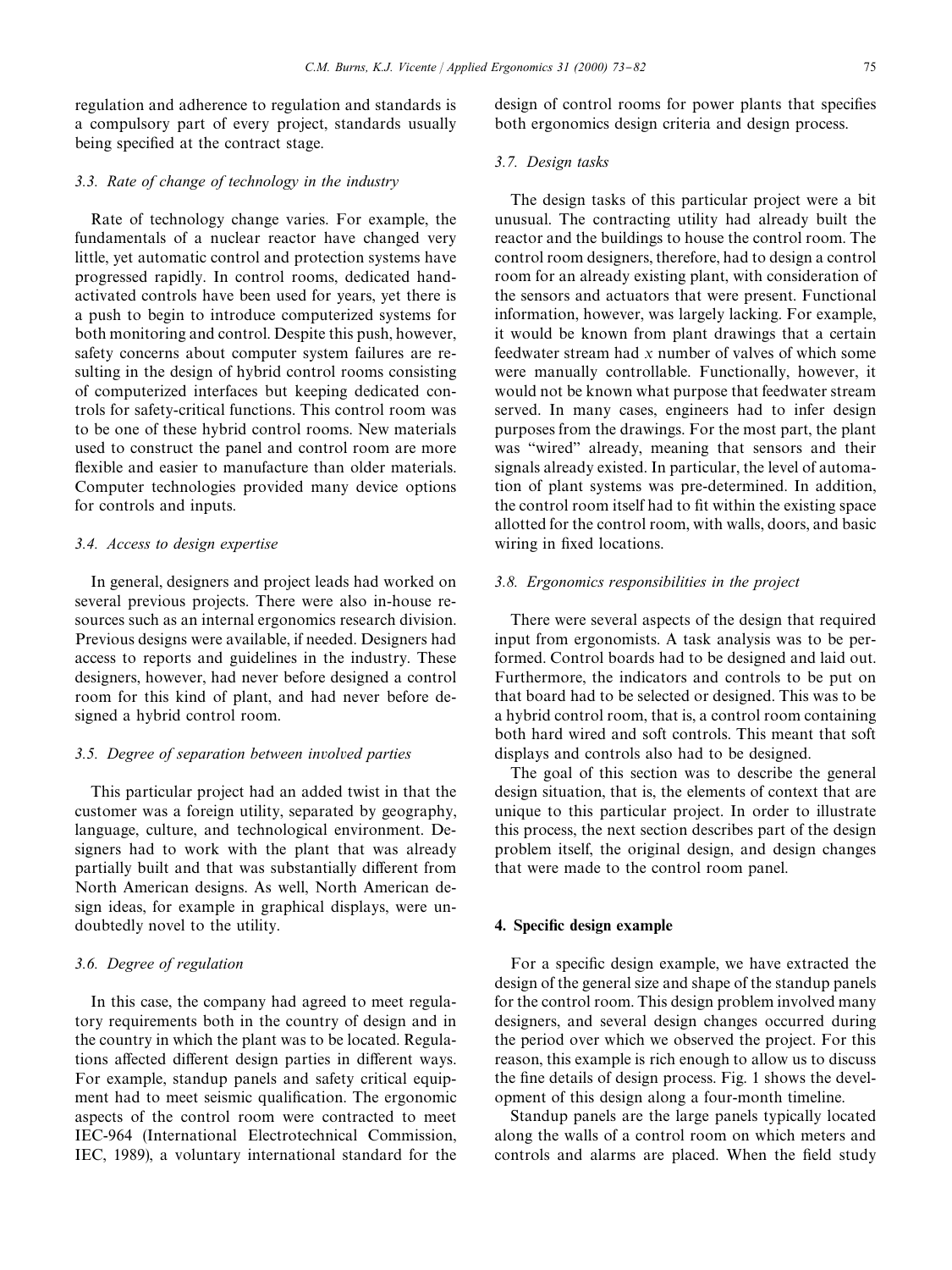began, an initial design of the panel profile already existed. For ergonomists, one of the main concerns is that controls and meters are readable and reachable. Therefore, this first design was based on anthropometric data provided in the standard IEC-964. Further work with this data set refined the design of the panel. The analysis was then documented.

The data used from the international standard, however, was drawn from an American population. Two months later, specific anthropometric data for the customer's population were received from the customer. This population's dimensions were somewhat smaller than the IEC-964 data. Accommodating this new data set would have required redesigning the control panels to be shorter by about 1 in (2.54 cm). The changes were considered to be insignificant and were noted but not made.

Two weeks later, it was discovered that the current panels would not fit through the hallways of the building, as designed. For shipping purposes, the panels had to be resegmented. The panels were redesigned so that they could be segmented and shipped through the hallways of the building.

Near the end of August, a design document was issued to the customer illustrating the panel designs. The customer felt that the panels "looked too small" and, upon learning that the panels were designed to meet anthropometric criteria, established a minimum height requirement for their operators, thereby cutting off the lower end of the anthropometric data set. The panels were then redesigned to be taller.

The final change observed during the field study occurred due to a manufacturing consideration. It was decided that the panels would be constructed from mosaic material - a modular construction of small blocks covered with plastic that would give #exibility in layout as it would permit modifications to be made. The material, although it could be cut, came in fixed sizes, one of which was just slightly larger than the size of the board. To make the manufacture of the panels easier and cheaper, the board was extended once again (Fig. 1).

As illustrated in the example, many practical changes happen during the course of a design. Although ergonomists may strive for the optimal ergonomic design, there are constraints that prevent the locally optimal ergonomic design from being a globally optimal solution for the design problem.

# 5. Discussion: why the best ergonomic design is not always adopted

To explore in more detail the effects of the constraints on design, we have broken them into several categories. These are not the only possible categories, but these categories were derived from an examination of the particular design problem that was observed. The categories, however, are general, and will apply to some degree in many design projects. *Contextual constraints* are constraints that arise directly from the design problem and are one of the most obvious sources of constraint on a design. Large projects, however, are also subject to *constraints of parsing and distribution*, which arise due to the way in which these projects must be managed. Projects are divided into subtasks, and unfortunately these divisions are artificial and create problems of their own. Because these projects are so large, they must, of



Fig. 1. Panel design changes over 4 months.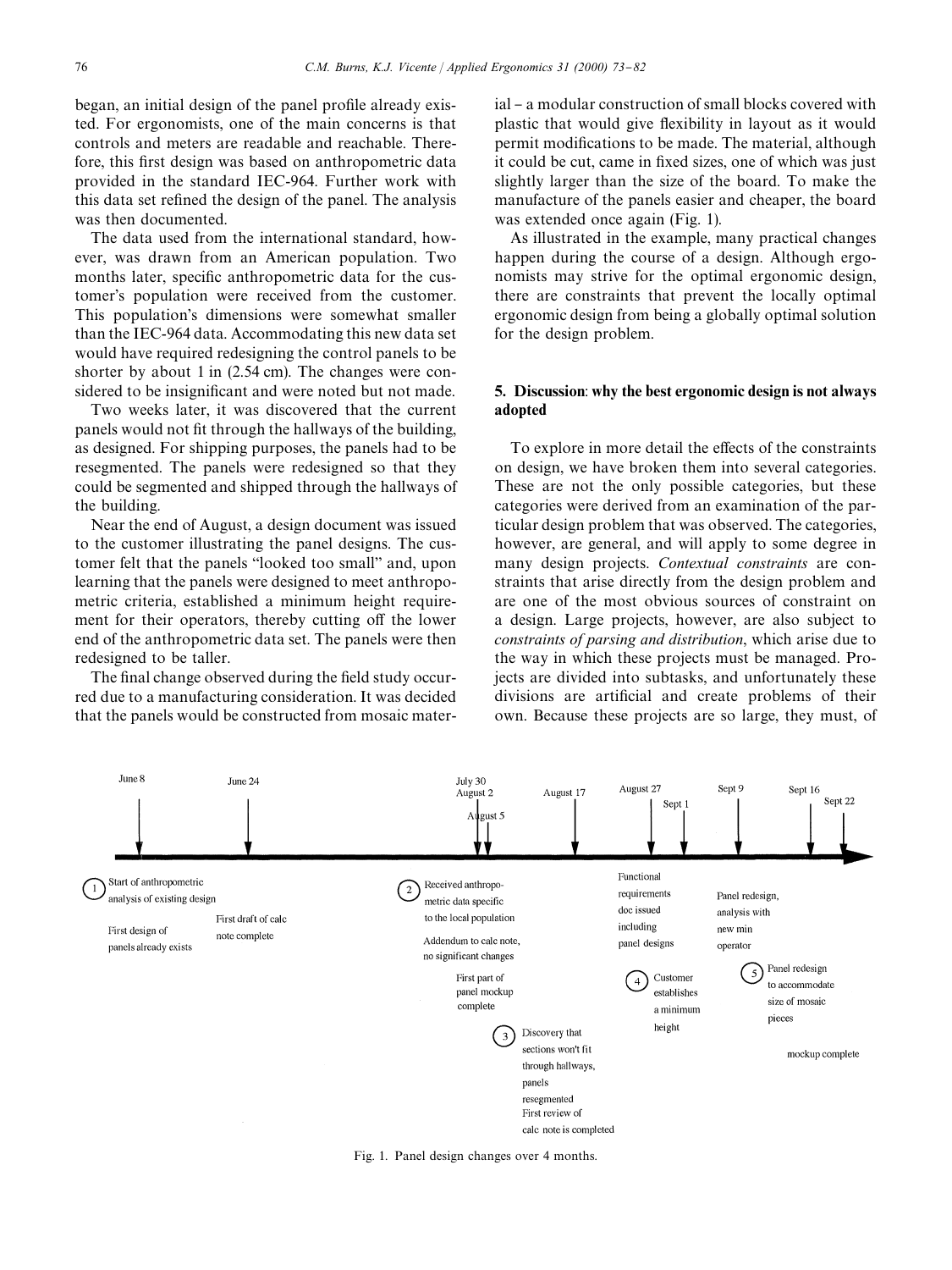necessity, be divided across many designers with different sources of expertise. This creates a third source of constraint, *constraints from other domains*. In the following discussion, we will demonstrate how these different types of constraints impacted the design process, and the ultimate design solution that was reached.

# *5.1. Contextual constraints*

Contextual constraints arise from the design environment. Most sources of contextual constraints were described in the situation description, earlier. A strong example of a contextual constraint influencing the design in the example were the dimensions of the hallways } a pre-existing contextual constraint. Any design solution that did not consider those dimensions was not feasible. Therefore, when the proposed design did not accommodate the hallway size, the design had to be changed.

Another example of a contextual constraint were the anthropometric data of the population. When the data for the actual population were not available, designers sufficed with data from another population. But when this constraint changed, through the arrival of new data, ergonomists had to consider the impact of this revised constraint. In this case, the impact of the constraint on the design was not thought to be significant and the design did not have to be changed to accommodate it.

#### *5.2. Constraints from parsing and distribution*

On a large design problem that is taking place over a long period time, the design problem is inevitably broken up into subproblems and distributed across different designers according to their expertise. While this is a sensible management approach, it creates a set of constraints that arise from the parsing of the design problem. To demonstrate this, and recalling the ergonomics responsibilities that were outlined in the situation description, the ergonomics subproblems are shown in Fig. 2. It will become apparent that these subproblems constrain and impact each other. For example, consider the following example that occurred in this design project.

*Subproblem 1*: *Control board size*. When designing the control board, designers must consider how much space is needed to accommodate the hard-wired meters and controls for the plant. In this project, however, control boards were designed before the hard-wired meters and controls were chosen.

*Subproblem 2*: *Hard controls and meters design*. These choices were being addressed after the size of the control panels had been determined. Controls and displays would have to be chosen so that they would fit on a limited board size and so that they would fit with the mosaic surface chosen for the control board.



Fig. 2. Breakdown of control room ergonomic design into smaller problems.

*Subproblem 3*: *Hard and soft data display*. A decision to not display some information on a dedicated indicator may mean that information must now be displayed by the computer system. Conversely, a decision to display a parameter on the computer system as well may influence the choice of the meter or indicator that is used in the dedicated implementation. If we look at all the ergonomics subproblems, the situation is even more complex. As part of this study, we kept track of the interconnections between the different subproblems and have shown them in Fig. 3. Clearly, each subproblem affects a great number of other aspects of the design. A design decision made in one subproblem cascades through, creating constraints in other design problems that were not there when the project began.

A designer making a change, however simple, in one part of the problem is affecting a much larger sphere of the design problem. In combination with these effects, the interdependent nature of design leads to an iterative process. Not only are the outputs from part A critical inputs to part B, but the outputs from part B can be critical inputs to part A. A designer working on part A while part B is still being designed must deal with the uncertainties inherent in B's incompletion. In addition, as designer A works he is simultaneously changing B's design problem; as designer B works, she is changing A's design problem.

These interconstraints force iteration between interconnected design subproblems. In the meantime, however, global constraints can be affecting the total problem as well. The next section explores how designers from other domains impact the ergonomic design.

#### *5.3. Constraints from other domains*

In interdisciplinary design, designers must also satisfy constraints from other design domains. Although we were observing the ergonomists, it often seemed that many of the design changes had little to do with ergonomics. So where were the changes coming from, and what impact were they having on the ergonomic design of this control panel?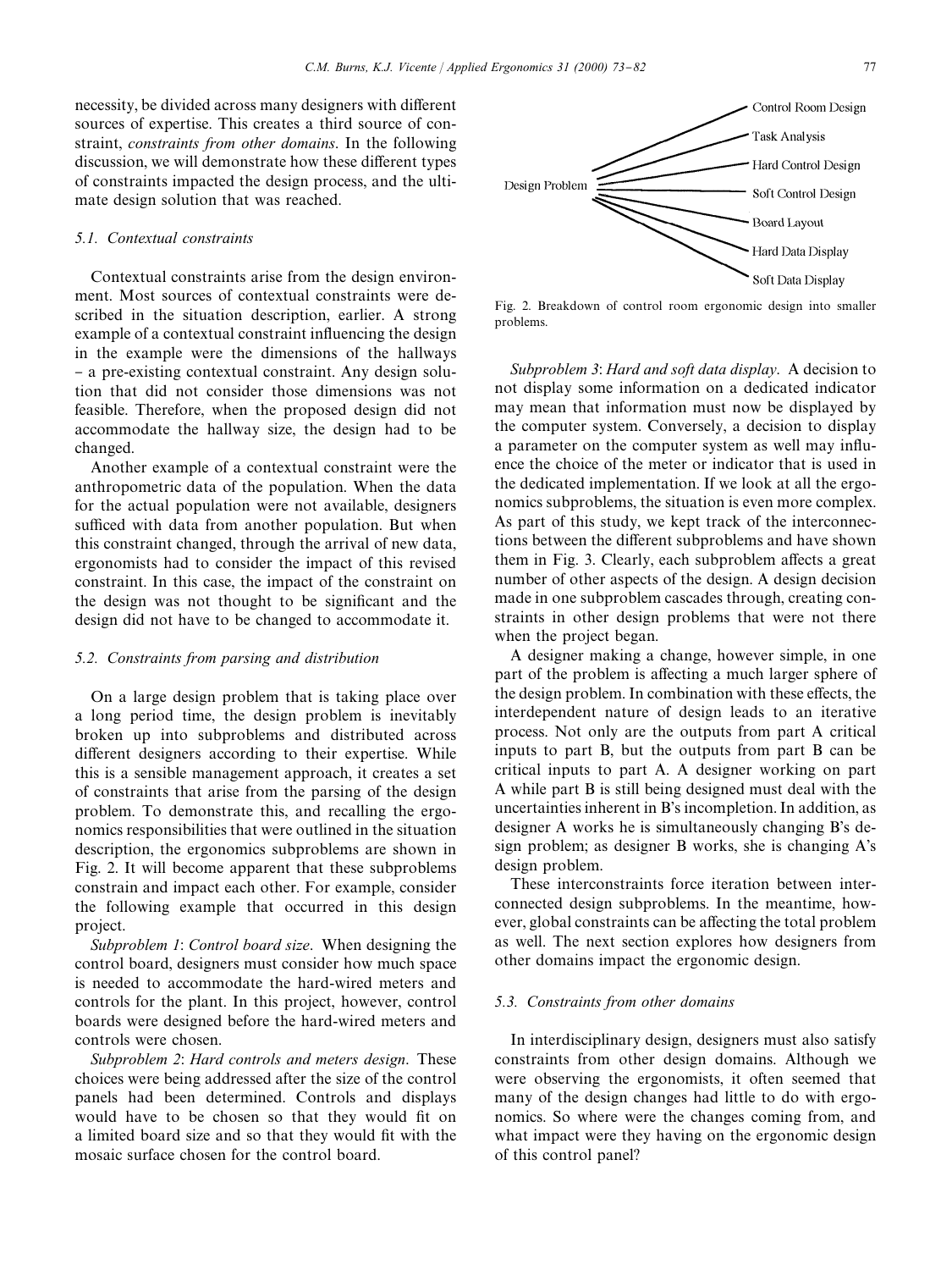

Fig. 3. Interdependent subproblems.

To examine design changes in terms of the different design parties, the two-dimensional constraint space shown in Fig. 4 was created. This constraint space is based directly on the abstraction hierarchy representation framework developed by Rasmussen (1985). Vertically, the space is divided into levels of abstraction. Horizontally, different domains involved in the design problem are represented.

#### 5.3.1. Different domains

In a large design project, design tasks and responsibilities are divided across many people. These people have different goals for the design project and bring different perspectives when solving the design problem. Groups of designers that share similar views and goals can be considered as design parties or domains (cf. Schön, 1988; Bucciarelli, 1988; Rasmussen, 1990). In this case, the domains were defined as follows:

- 1. Ergonomics design the members of the ergonomics design team.
- 2. Structural design designers responsible for physically detailing the panel, choosing materials, manufacturers, and ensuring that the panels will be of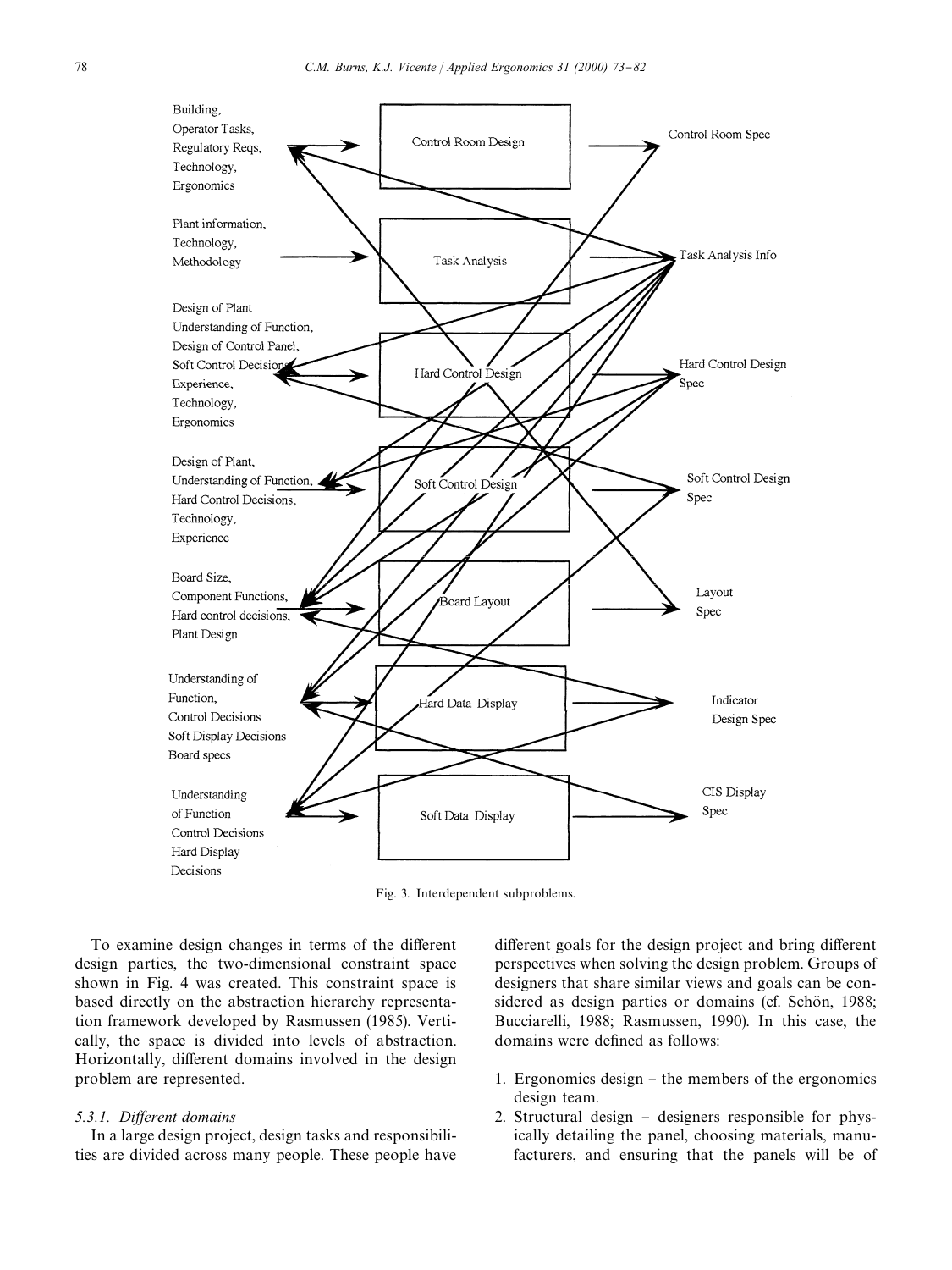| Domain                 | HF Design                                         | Structural Design                                   | Implementers                                                                    | Customer/Utility                                         | Opper<br>Management                       |
|------------------------|---------------------------------------------------|-----------------------------------------------------|---------------------------------------------------------------------------------|----------------------------------------------------------|-------------------------------------------|
| View                   | display surface for<br>indicators and<br>controls | physical housing<br>for indicators and<br>controls  | something they<br>have to produce                                               | furnishings in their<br>control room                     |                                           |
| Objectives             | visibility<br>operability                         | strength<br>stability                               | feasibility                                                                     | image, cost                                              | marketshare, on<br>time, within<br>budget |
| Processes              | viewing angles<br>reach envelopes                 | seismic testing                                     | manufacturing<br>processes, shipping,<br>installation, on-site<br>modifications | approval process                                         | scheduling,<br>resource<br>allocation     |
| Physical<br>Components | anthropometric data                               | panel dimensions panel geometry, room configuration | construction materials                                                          | room dimensions<br>building dimensions<br>plant staffing | schedule,<br>personnel, \$,<br>resources  |

Fig. 4. Two dimensional constraint space for this problem. This figure is copyrighted by the ACM and reproduced with their permission.

adequate strength and meet structural requirements such as seismic qualification.

- 3. Implementers  $-\text{in}$  some cases, these may be the same people as the structural designers, but in this case the emphasis is on implementation concerns such as manufacture, shipping, and construction.
- 4. Customer the party that initiates the project and ultimately decides if the product is satisfactory.
- 5. Management Management has a pervasive effect on all the design groups.

Another party that very well could have been included in this diagram is the regulatory bodies. Again, in this case, the influence is not specific but pervasive. To keep things simpler, the concerns of the regulatory bodies are represented by design parties who must meet regulation requirements.

# *5.3.2. Levels of abstraction.*

The constraint space is divided into three levels of abstraction: physical components, functional processes, and objectives. It is possible that in some cases a finer gradation of abstraction levels may be useful (Rasmussen, 1985,1990). The levels shown in this framework were chosen because they have been used before (Rouse and Cody, 1989) and were found to be useful in examining this design problem. The important qualities of the constraint levels are that they are clearly hierarchical along *means*}*ends relations* (Rasmussen, 1985), clearly differentiable, and relate directly to design constraints. The overall view of the design domain has also been added to show the different perspectives that different design domains may have of the same design problem.

*5.3.2.1. Objectives.* Objectives are the overall design goals, mission, and purposes of the different design domains.

*5.3.2.2. Functional processes.* In a design domain, the functional processes are usually substantiated in the tests and methods used by designers of that design domain. In many cases, these processes represent criteria by which the design is judged, to ensure that it is meeting the design goals.

*5.3.2.3. Physical components.* The physical component constraints include such things as the raw data sources that designers use and the physical materials, sizes, and shapes of the design solution itself. These are the most elemental constraints and, sometimes, are shared across design domains.

*5.3.2.4. View of design problem.* Each design domain has a different perspective on the design problem and approaches the solution differently. An ergonomist may view a console as a work space that must be comfortable and usable, whereas a structural console designer may view a console as a piece of furniture that must have a certain strength, rigidity, and lifetime of use. All of these views are correct, but only partial, views of the design solution.

*5.3.2.5. Constraint satisfaction.* The levels of abstraction and the breadth across domains create a two-dimensional constraint space for the design problem. For the design solution to be considered successful by any one

 $T_{\text{max}}$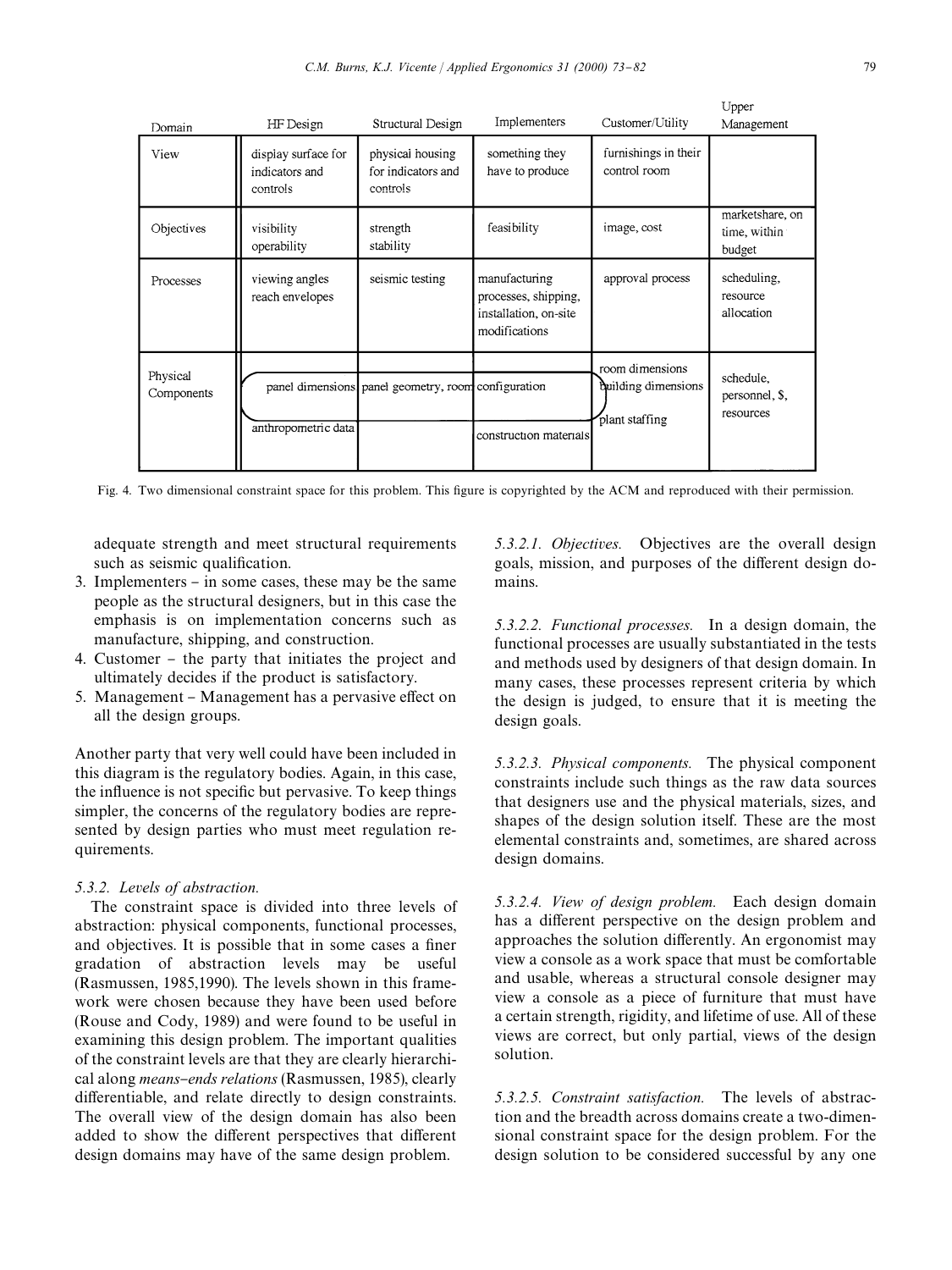party, it must satisfy their goals, successfully mesh with that group's functional processes, and be feasible in physical components. For the design solution to be considered successful in a global sense, it will have to satisfy the constraints of all of the represented domains.

To examine the effects of the constraints from different domains, the design activities associated with the panel example are traced across this space. The shaded circle in Fig. 5 represents the start of a series of activities.

- 1. The design cycle starts with a solution concept that specifies the initial dimensions and geometry of the panel, elements that are both at the physical components level. Anthropometric data are added and the design product is submitted to an ergonomics analysis, at the level of functional processes. Then, readjustments are made to the dimensions and geometry of the panel.
- 2. The second trace begins when the local anthropometric data appear from the utility. The anthropometric data set changes, subsequent changes in viewing angles and reach envelopes are calculated, and changes in panel dimensions are considered.
- 3. The third chain of events begins with the discovery of the hallway sizes. This information is compared with the current panel dimensions and a conflict with shipping and installation processes is seen. The panel dimensions are modified again. The ergonomics concerns are checked. The decision is made to resegment the panels, affecting their manufacture more than their design.
- 4. The fourth trace starts with a high level constraint on the part of the customer, "The panels look too small". At this point, the panel is meeting the constraint sets of the designers, as well as the lower level constraints of the customer. The option the customer takes is to manipulate one of their own lower level constraints  $\frac{1}{2}$  plant staffing – which sets up a "domino effect" (Fox, 1992). The anthropometric data set changes, the ergonomics analyses are performed again, and the panel is modified once more.
- 5. The fifth sequence begins with the choice of construction materials, namely the mosaic material selected for the panel. The larger size of the material indicates an expense in manufacturing processes. The designers check whether or not the panel size can be changed and agree to change the dimensions.

This analysis highlights several features of this design problem. Each design domain has a unique view of the design problem and will search for a solution that is consistent with this view. For the design solution to be successful though, it must be consistent with the views of all of the various design domains. One of the greatest barriers to successful interdisciplinary design is the inability of designers from different disciplines to understand and appreciate the different views of other design parties involved in the same project (Boff, 1987). When the customer objected to the ergonomic design in favor of a taller looking panel, a conflict in design views and objectives occurred. Ergonomics design, due to its interdisciplinary nature, is constantly exposed to these design conflicts.

|                        |                                                                                                   |                                                    |                                                                                       |                                                                      | Upper                                     |
|------------------------|---------------------------------------------------------------------------------------------------|----------------------------------------------------|---------------------------------------------------------------------------------------|----------------------------------------------------------------------|-------------------------------------------|
| Domain                 | HF Design                                                                                         | Structural Design                                  | Implementers                                                                          | Customer/Utility                                                     | Management                                |
| View                   | display surface for<br>indicators and<br>controls                                                 | physical housing<br>for indicators and<br>controls | something they<br>have to produce                                                     | furnishings in their<br>control room                                 |                                           |
| Objectives             | visibility<br>operability                                                                         | strength<br>stability                              | feasibility                                                                           | image, cost                                                          | marketshare, on<br>time, within<br>budget |
| Processes              | viewing angles<br>reach envelopes<br>5<br>$\left(3\right)$<br>$\overline{2}$<br>$\left( 4\right)$ | seismic testing                                    | 3)<br>man facturing<br>processes, shipping,<br>installation, on-site<br>modifications | approval process                                                     | scheduling,<br>resource<br>allocation     |
| Physical<br>Components | oan <b>el</b> din <b>k</b> hst<br>ms<br>3H4K5<br>(4)<br>$2)$<br>anthropometri data.               | anel Seometry, room configuration                  | construction materials                                                                | room dimensions<br><b>Duilding dimer</b> 3 hs<br>②<br>plant starting | schedule.<br>personnel, \$,<br>resources  |

Fig. 5. Interaction of constraints across domains.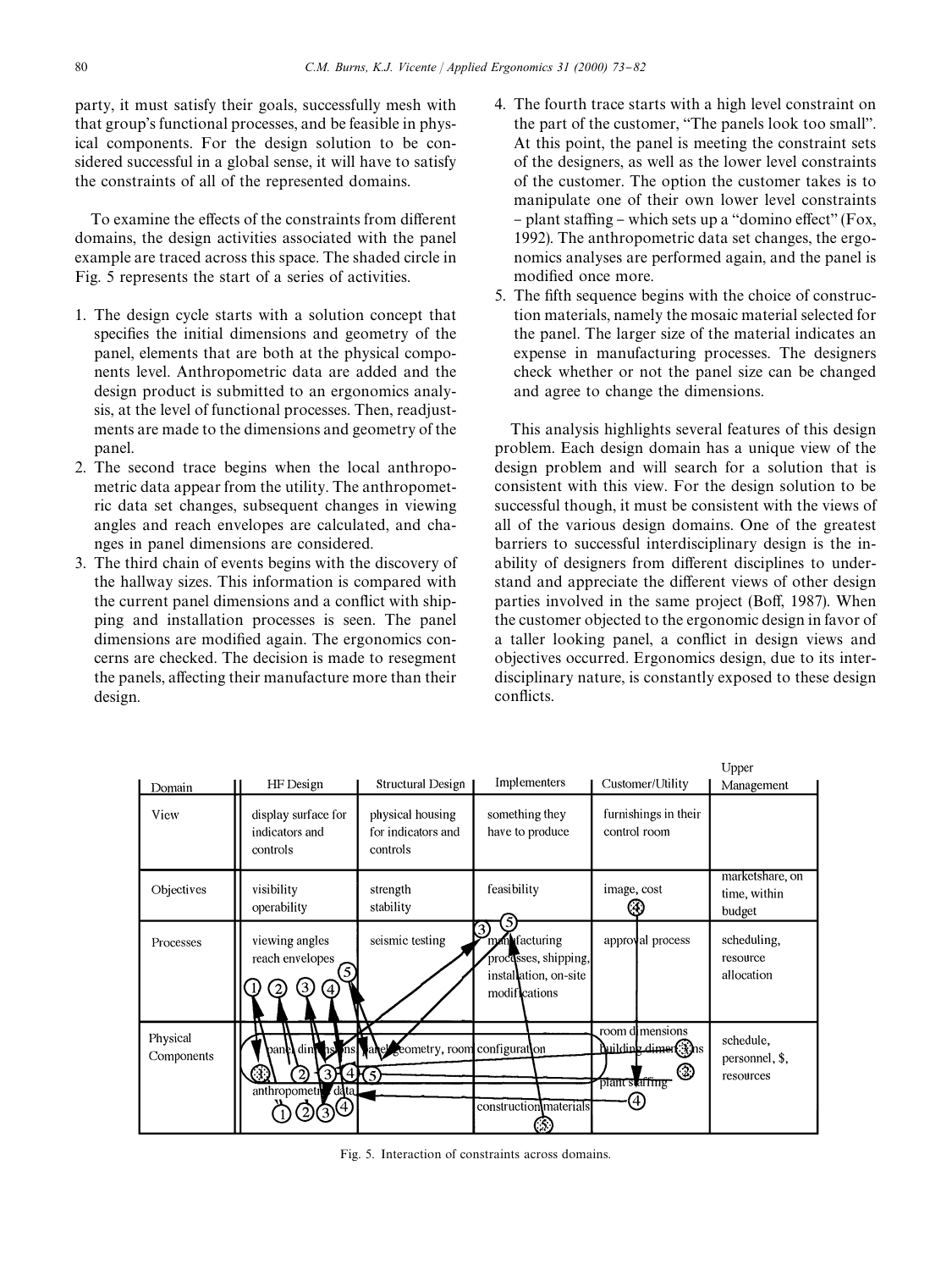This analysis also provided understanding of design constraints. Within each domain, the design solution had to be acceptable at each level of constraint. At the highest constraint level, the objectives, vast differences were seen between the goals of the different domains. In contrast at the lowest level, that of physical components, many elements were shared. In this example, the customer and the ergonomists had different goals which resulted in a conflict over the height of the panel, a shared physical component. This situation, where design elements must meet the different objectives of different domains, is a classic source of design conflict. To reach a solution, the designers must not only satisfy their objectives but also negotiate their objectives with the objectives of the other parties.

This analysis also revealed the nature of the design process being observed } in the example seen here the design process was highly iterative with frequent repeated cycles of analysis. It was also observed that the design proceeded as sequences of activities initiated by changes in design constraints. Sometimes these changes originated at the physical components level; sometimes the design changes originated at the highest level of objectives. Changes in one domain forced reactionary design activities to occur in the other domains.

# 6. Conclusions

This work provides insight into why the "best" ergonomic design is not always adopted. The solution of a design problem is a negotiation of a constantly changing constraint field. Changes in contextual constraints change the required solution. A decision made at the beginning of the design project can change what solutions are feasible by the end of the project. Furthermore, ergonomists rarely work in isolation but must negotiate their design priorities with those of other designers so that the final solution is at least feasible from all perspectives.

Although the details may be unfamiliar, the general characteristics of the design problem described in this article will be very familiar to any practicing ergonomist. Contextual constraints provide the background for any ergonomics problem. Constraints arising from the parsing and distribution of design work are commonplace in large engineering design projects. And finally, constraints from other domains are inevitable in an interdisciplinary design effort. In fact, the characterization of design that emerges from this field study has much in common with accounts of engineering design that have been provided outside the ergonomics literature (e.g., Goel and Pirolli, 1992; Gero and Kumar, 1993; Schön, 1988; Bucciarelli, 1988; Gross et al., 1988).

In terms of using this knowledge of design process to leverage ergonomics into design, several implications are apparent. Ergonomists should have access to contextrich design examples that show how different constraints were satisfied to solve the design problem. Ergonomic guidance needs to be richer than laboratory results or guidelines. The true leverage points of design occur in the negotiation of contextual constraints, the making of wise decisions early in a project, and in negotiating ergonomic priorities with designers from other domains. The better ergonomists are at solving these design problems, the more impact they will have on the eventual design.

Our findings add another badly needed data point to the sparse database of studies investigating the relationship between ergonomics and engineering design. Moreover, because we adopted a participant-observer methodology, our findings do not suffer from the potential vagueness or memory biases associated with retrospective studies, such as those based on interviews (e.g., Klein and Brezovic, 1986). Some of these advantages can be seen in the concrete traces of design activity that we collected over four months.

Second, our findings (e.g., Fig. 4) also provide further evidence for the value of Rasmussen's (1985) abstraction hierarchy in understanding the relationship between ergonomics and engineering design (cf. Rouse and Cody, 1989; Rasmussen, 1990). Many authors have commented on the fact that ergonomists and other engineers frequently speak different languages, and hold different criteria (e.g., Haslegrave and Holmes, 1994). The abstraction hierarchy goes several steps further by trying to document the origin of these differences in an integrated framework, and by providing a systematic basis for understanding the conflicts and trade-offs that emerge as a result.

In addition to its descriptive value, the abstraction hierarchy framework also has potential pragmatic value. If we can identify the objectives of the various stakeholders in a design project, and determine how those differing objectives affect how the stakeholders each represent the same objects, then we may be in a position to create a decision support system to facilitate interdisciplinary cooperation. The abstraction hierarchy framework could represent these differing views and make them explicit rather than implicit. This should help other designers understand the needs of ergonomists. The abstraction hierarchy could also represent the connection between particular design data and multiple competing goals. This should provide a more informed basis for making the inevitable trade-offs that arise between ergonomics criteria and other design criteria. These possibilities are currently being explored in the Design Explorer project (Pejtersen et al., 1997), an international research program that is using the abstraction hierarchy as a basis for providing computer-based decision support to designers. The results that we have presented here suggest that such a tool may enhance the visibility, and thus the impact, of ergonomics in the engineering design process.